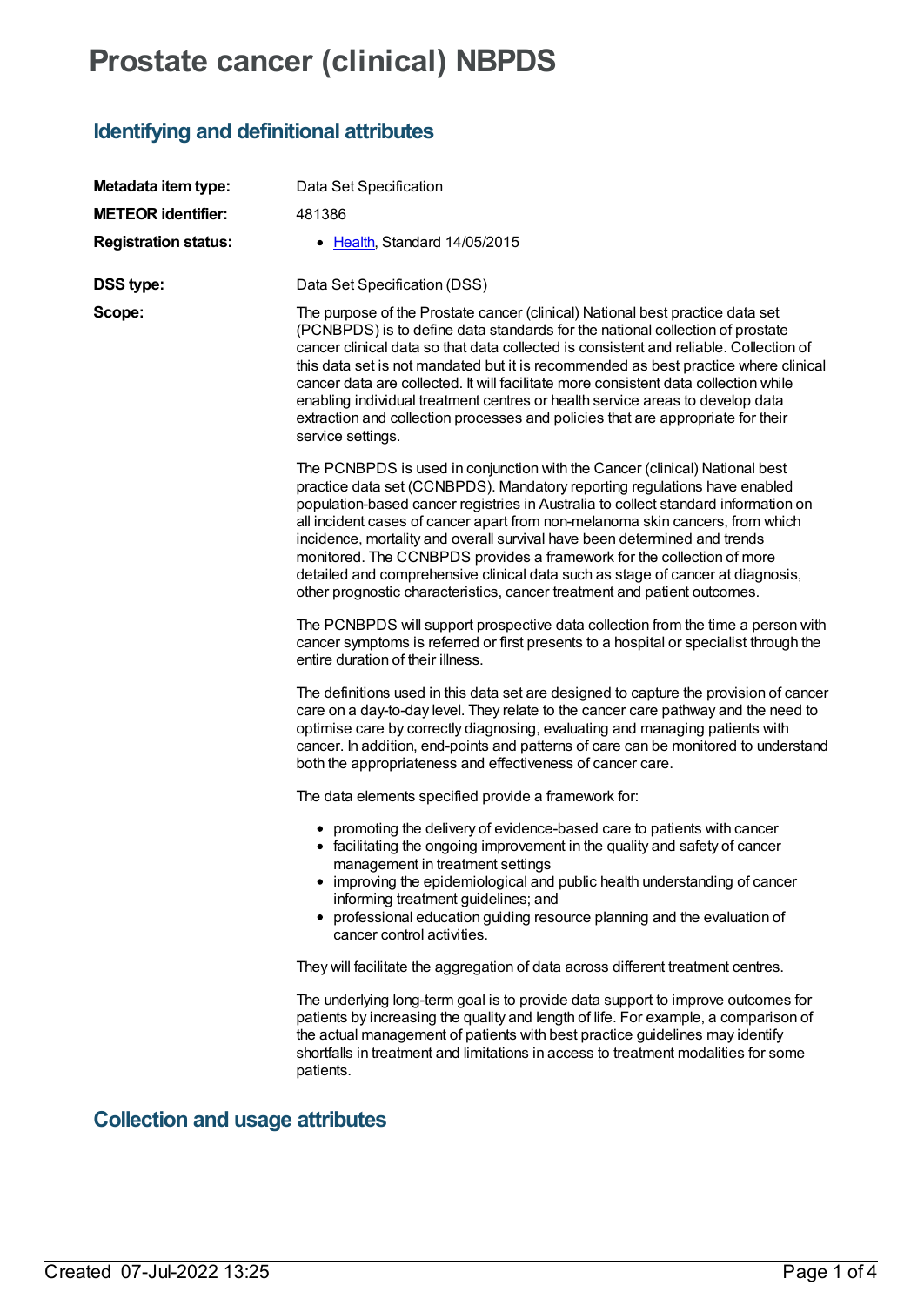**Guide for use:** This data set is primarily directed at the clinical and clinical epidemiological use of cancer data. Treatment centres such as hospitals, radiotherapy centres and cancer specialist practices are the settings in which implementation of the Prostate cancer (clinical) NBPDS should be considered. The data set can also be used by a wider range of health and health-related establishments that create, use, or maintain records on health-care clients. **Comments:** *Glossary items* Glossary terms that are relevant to this data set are included here. **Androgen [deprivation](https://meteor.aihw.gov.au/content/587572) therapy [Brachytherapy](https://meteor.aihw.gov.au/content/594080) [Clinical](https://meteor.aihw.gov.au/content/522854) trial Core [biopsy](https://meteor.aihw.gov.au/content/598214) Erectile [dysfunction](https://meteor.aihw.gov.au/content/587675) [Extraprostatic](https://meteor.aihw.gov.au/content/587658) extension Faecal [incontinence](https://meteor.aihw.gov.au/content/587616) [Gleason](https://meteor.aihw.gov.au/content/598061) score Medical [imaging](https://meteor.aihw.gov.au/content/525782) [Prostate-specific](https://meteor.aihw.gov.au/content/598091) antigen [Radiotherapy](https://meteor.aihw.gov.au/content/437265) Sexual Health [Inventory](https://meteor.aihw.gov.au/content/598116) for Men Surgical [procedure](https://meteor.aihw.gov.au/content/439584) Urinary [incontinence](https://meteor.aihw.gov.au/content/587641) Urine voiding [problems](https://meteor.aihw.gov.au/content/587753)**

#### **Source and reference attributes**

**Submitting organisation:** Cancer Australia

### **Relational attributes**

| Related metadata | See also Cancer (clinical) NBPDS      |
|------------------|---------------------------------------|
| references:      |                                       |
|                  | $\bullet$ Health, Standard 14/05/2015 |

### **Metadata items in this Data Set Specification** Show more detail

| Sea<br>No. | Metadata item                                                | <b>Obligation Max</b> | <b>OCCULS</b> |
|------------|--------------------------------------------------------------|-----------------------|---------------|
|            | Person-erectile dysfunction extent, SHIM score NN            | Mandatory             | - 99          |
|            | Person-erectile dysfunction assessment date, DDMMYYYY        | Mandatory 99          |               |
| 3          | Person-faecal incontinence indicator, yes/no/unknown code N  | Mandatory             | - 99          |
| 4          | Person-urinary incontinence indicator, yes/no/unknown code N | Mandatory             | -99           |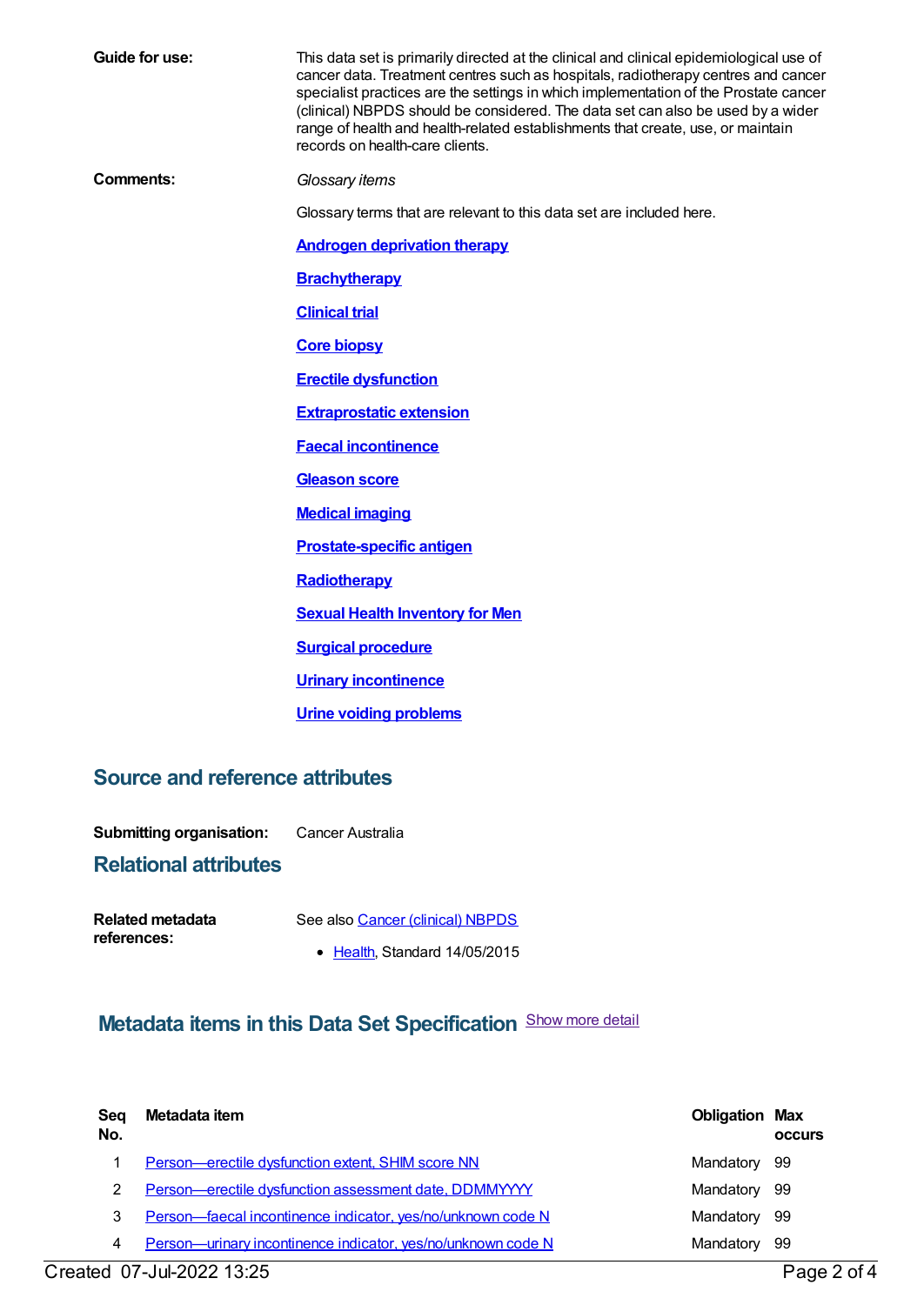| 5  | Person—urinary incontinence pad use indicator, yes/no/unknown code N                                                | Mandatory      | 99             |
|----|---------------------------------------------------------------------------------------------------------------------|----------------|----------------|
| 6  | Person-urine voiding problem, symptom severity code N                                                               | Mandatory      | 99             |
| 7  | Person-prostate-specific antigen level, nanograms per millilitre                                                    | Mandatory      | 99             |
| 8  | Person-prostate-specific antigen test date, DDMMYYYY                                                                | Mandatory      | 99             |
| 9  | Person-prostate cancer diagnostic imaging, code NN                                                                  | Mandatory      | 19             |
| 10 | Person-prostate cancer diagnostic imaging, text X[X(99)]                                                            | Conditional 9  |                |
| 11 | Person with cancer-diagnostic histology indicator, yes/no/unknown code N                                            | Mandatory      | -1             |
| 12 | Person with prostate cancer-tissue collection method, code N                                                        | Conditional 9  |                |
| 13 | Person with cancer-biopsy core, number N[NN]                                                                        | Conditional 9  |                |
| 14 | Person with cancer-positive biopsy core, number N[NN]                                                               | Conditional 9  |                |
| 15 | Person with cancer-core biopsy length, total millimetres NN.N                                                       | Optional       | 19             |
| 16 | Person with cancer-core biopsy tumour extent, percentage NJNNN]                                                     | Optional       | 19             |
| 17 | Person with cancer-core biopsy tumour length, total millimetres NN.N                                                | Optional       | 19             |
| 18 | Person with cancer-histopathological grade, Gleason score code N[N]                                                 | Mandatory      | 19             |
| 19 | Person with cancer—histopathological grade, primary Gleason grade code N                                            | Mandatory      | 19             |
| 20 | Person with cancer—histopathological grade, secondary Gleason grade code N                                          | Mandatory      | 19             |
| 21 | Person with cancer-histopathological grade, tertiary Gleason Grade code N                                           | Mandatory      | 19             |
| 22 | Person with cancer—lymphovascular invasion type, code N                                                             | Mandatory      | 9              |
| 23 | Person with cancer-perineural invasion indicator, yes/no/not applicable/not<br>stated/inadequately described code N | Mandatory      | 9              |
| 24 | Person with cancer-extraprostatic extension focality, code N                                                        | Conditional 9  |                |
| 25 | Person with cancer—extraprostatic extension indicator, present/indeterminate/not<br>identified code N               | Mandatory      | -1             |
| 26 | Person with cancer-extraprostatic extension location, code N[N]                                                     | Conditional 9  |                |
| 27 | Person with cancer-distant metastatic site(s) at diagnosis, code N[N]                                               | Mandatory 9    |                |
| 28 | Person with cancer—distant metastatic site(s) at diagnosis, topography code (ICD-<br><b>O-3) ANN.N</b>              | Conditional 19 |                |
| 29 | Person with cancer-clinical trial entry status, code N                                                              | Mandatory 9    |                |
| 30 | Person with cancer-clinical trial identifier, text X[X(399)]                                                        | Conditional 9  |                |
| 31 | Person with cancer-date clinical trial entered, DDMMYYYY                                                            | Conditional 9  |                |
| 32 | Person with cancer-date clinical trial completed, DDMMYYYY                                                          | Conditional 9  |                |
| 33 | Person with cancer—clinical trial experimental agent or intervention, text X[X(399)]                                | Conditional 9  |                |
| 34 | Cancer treatment—surgical procedure for prostate cancer, code N                                                     | Mandatory 9    |                |
| 35 | Person with cancer-pelvic lymph node dissection indicator, yes/no/not<br>stated/inadequately described code N       | Mandatory      | $\overline{1}$ |
| 36 | Person with cancer-pelvic lymph node dissection laterality, code A                                                  | Mandatory      | 19             |
| 37 | Person with cancer-tumour focality indicator, code N                                                                | Mandatory      | - 9            |
| 38 | Cancer treatment—surgical margin status, positive/negative/unknown code N                                           | Mandatory 9    |                |
| 39 | Cancer treatment-external beam radiotherapy type, code N[N]                                                         | Conditional 9  |                |
| 40 | Cancer treatment-brachytherapy indicator, yes/no code N                                                             | Mandatory 1    |                |
| 41 | Cancer treatment-brachytherapy dose rate, code N                                                                    | Conditional 9  |                |
| 42 | Cancer treatment—androgen deprivation therapy indicator, yes/no/not applicable<br>code N                            | Mandatory 1    |                |
| 43 |                                                                                                                     |                |                |
|    | Cancer treatment—androgen deprivation therapy purpose, code N                                                       | Conditional 9  |                |
| 44 | Cancer treatment-specialist support services type, code N[N]                                                        | Mandatory      | -29            |